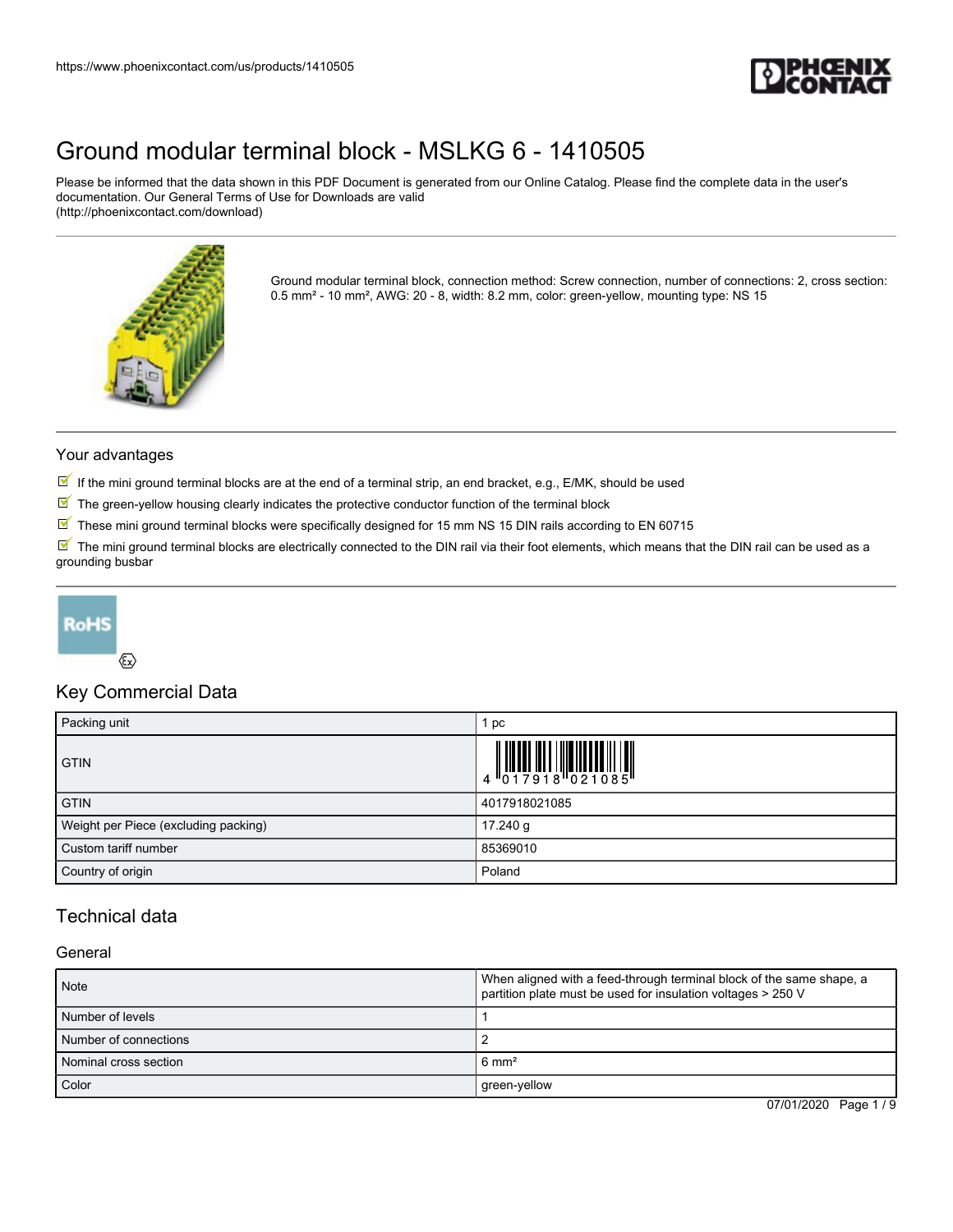

## Technical data

### General

| Insulating material                                                     | <b>PA</b>                                                           |
|-------------------------------------------------------------------------|---------------------------------------------------------------------|
| Flammability rating according to UL 94                                  | V <sub>2</sub>                                                      |
| Rated surge voltage                                                     | 6 kV                                                                |
| Degree of pollution                                                     | 3                                                                   |
| Overvoltage category                                                    | $\mathbf{III}$                                                      |
| Insulating material group                                               |                                                                     |
| Maximum power dissipation for nominal condition                         | 1.31 W                                                              |
| Open side panel                                                         | <b>No</b>                                                           |
| Terminal block mounting                                                 | 1.5 Nm  1.8 Nm (PE foot with mounting screw, M4)                    |
| Ambient temperature (operation)                                         | -60 °C  85 °C                                                       |
| Ambient temperature (storage/transport)                                 | -25 °C  55 °C (For a short time, not exceeding 24 h, -60 to +70 °C) |
| Permissible humidity (storage/transport)                                | 30 %  70 %                                                          |
| Ambient temperature (assembly)                                          | $-5 °C$ 70 °C                                                       |
| Ambient temperature (actuation)                                         | -5 °C  70 °C                                                        |
| Relative insulation material temperature index (Elec., UL 746 B)        | 125 °C                                                              |
| Temperature index of insulation material (DIN EN 60216-1 (VDE 0304-21)) | 125 °C                                                              |

### Dimensions

| Width        | 8.2 mm |
|--------------|--------|
| Length       | 39 mm  |
| Height NS 15 | 36 mm  |

### Connection data

| Note                                       | Please observe the current carrying capacity of the DIN rails. |
|--------------------------------------------|----------------------------------------------------------------|
| Connection                                 | 1 level                                                        |
| Connection method                          | Screw connection                                               |
| Screw thread                               | M4                                                             |
| Stripping length                           | $10 \text{ mm}$                                                |
| Tightening torque, min                     | $1.5$ Nm                                                       |
| Tightening torque max                      | 1.8 Nm                                                         |
| Connection in acc. with standard           | IEC 60947-7-2                                                  |
| Conductor cross section solid min.         | $0.5$ mm <sup>2</sup>                                          |
| Conductor cross section solid max.         | $10 \text{ mm}^2$                                              |
| Conductor cross section AWG min.           | 20                                                             |
| Conductor cross section AWG max.           | 8                                                              |
| Conductor cross section flexible min.      | $0.5$ mm <sup>2</sup>                                          |
| Conductor cross section flexible max.      | $6 \text{ mm}^2$                                               |
| Min. AWG conductor cross section, flexible | 24                                                             |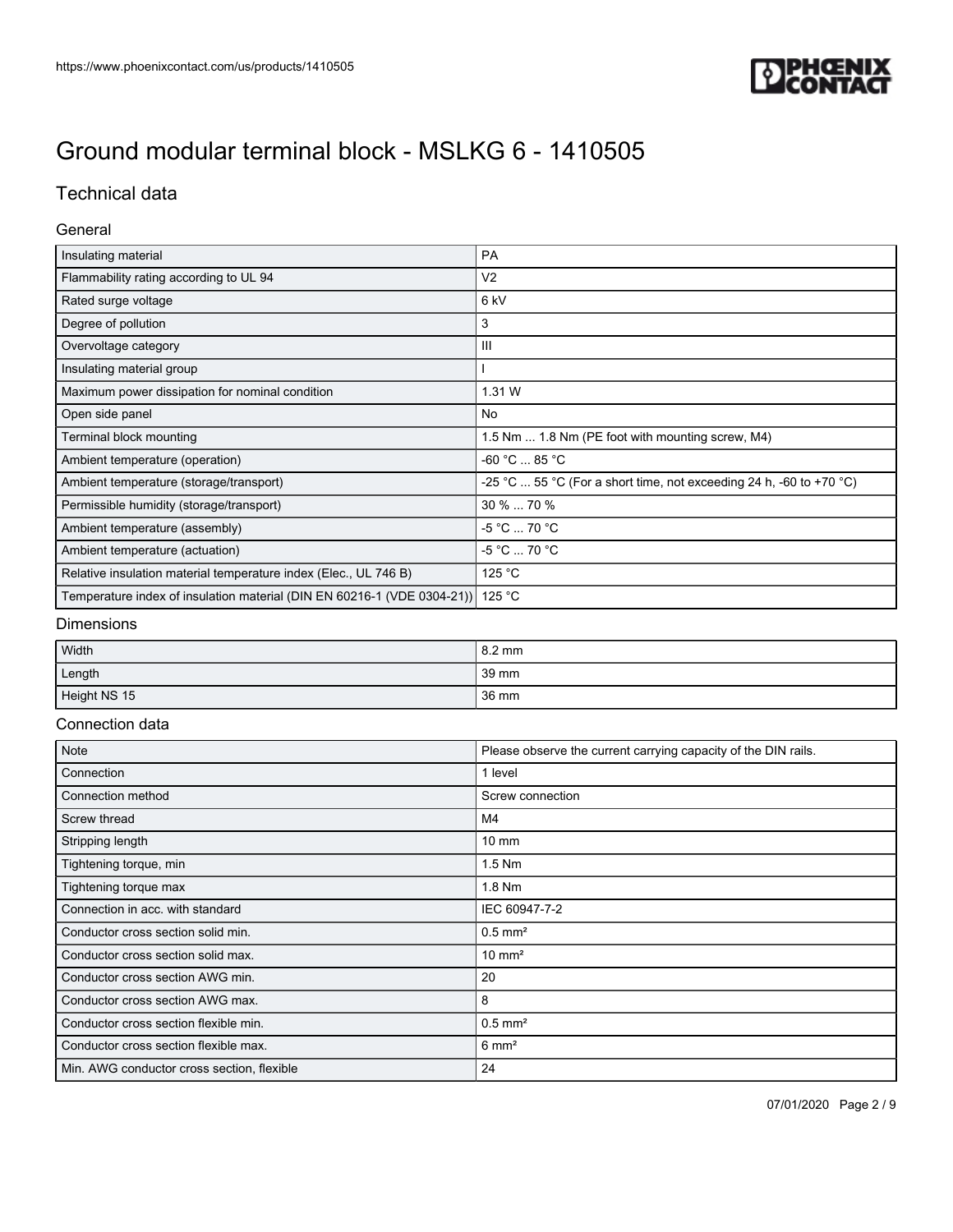

## Technical data

### Connection data

| Max. AWG conductor cross section, flexible                                                                | 10                    |
|-----------------------------------------------------------------------------------------------------------|-----------------------|
| Conductor cross section flexible, with ferrule without plastic sleeve min.                                | $0.5$ mm <sup>2</sup> |
| Conductor cross section flexible, with ferrule without plastic sleeve max.                                | $6 \text{ mm}^2$      |
| Conductor cross section flexible, with ferrule with plastic sleeve min.                                   | $0.5$ mm <sup>2</sup> |
| Conductor cross section flexible, with ferrule with plastic sleeve max.                                   | $6 \text{ mm}^2$      |
| 2 conductors with same cross section, solid min.                                                          | $0.5$ mm <sup>2</sup> |
| 2 conductors with same cross section, solid max.                                                          | $2.5$ mm <sup>2</sup> |
| 2 conductors with same cross section, stranded min.                                                       | $0.2$ mm <sup>2</sup> |
| 2 conductors with same cross section, stranded max.                                                       | $2.5$ mm <sup>2</sup> |
| Two conductors with the same cross section, flexible, with TWIN ferrules,<br>with plastic sleeve, minimum | $0.5$ mm <sup>2</sup> |
| Two conductors with the same cross section, flexible, with TWIN ferrules,<br>with plastic sleeve, maximum | $2.5$ mm <sup>2</sup> |
| Two conductors with the same cross section stranded, with ferrule and<br>without plastic sleeve, minimum  | $0.5$ mm <sup>2</sup> |
| Two conductors with the same cross section stranded, with ferrule and<br>without plastic sleeve, maximum  | $1.5$ mm <sup>2</sup> |
| Connection in acc. with standard                                                                          | <b>IEC/EN 60079-7</b> |
| Conductor cross section solid min.                                                                        | $0.5$ mm <sup>2</sup> |
| Conductor cross section solid max.                                                                        | $10 \text{ mm}^2$     |
| Conductor cross section AWG min.                                                                          | 20                    |
| Conductor cross section AWG max.                                                                          | 8                     |
| Conductor cross section flexible min.                                                                     | $0.5$ mm <sup>2</sup> |
| Conductor cross section flexible max.                                                                     | $6 \text{ mm}^2$      |
| Internal cylindrical gage                                                                                 | A <sub>5</sub>        |

### Standards and Regulations

| Connection in acc. with standard       | CSA            |
|----------------------------------------|----------------|
|                                        | IEC 60947-7-2  |
| Flammability rating according to UL 94 | V <sub>2</sub> |

### Environmental Product Compliance

| I REACh SVHC | 4-Nonylphenol, ethoxylated                              |
|--------------|---------------------------------------------------------|
| China RoHS   | Environmentally friendly use period: unlimited = EFUP-e |
|              | l No hazardous substances above threshold values        |

## Drawings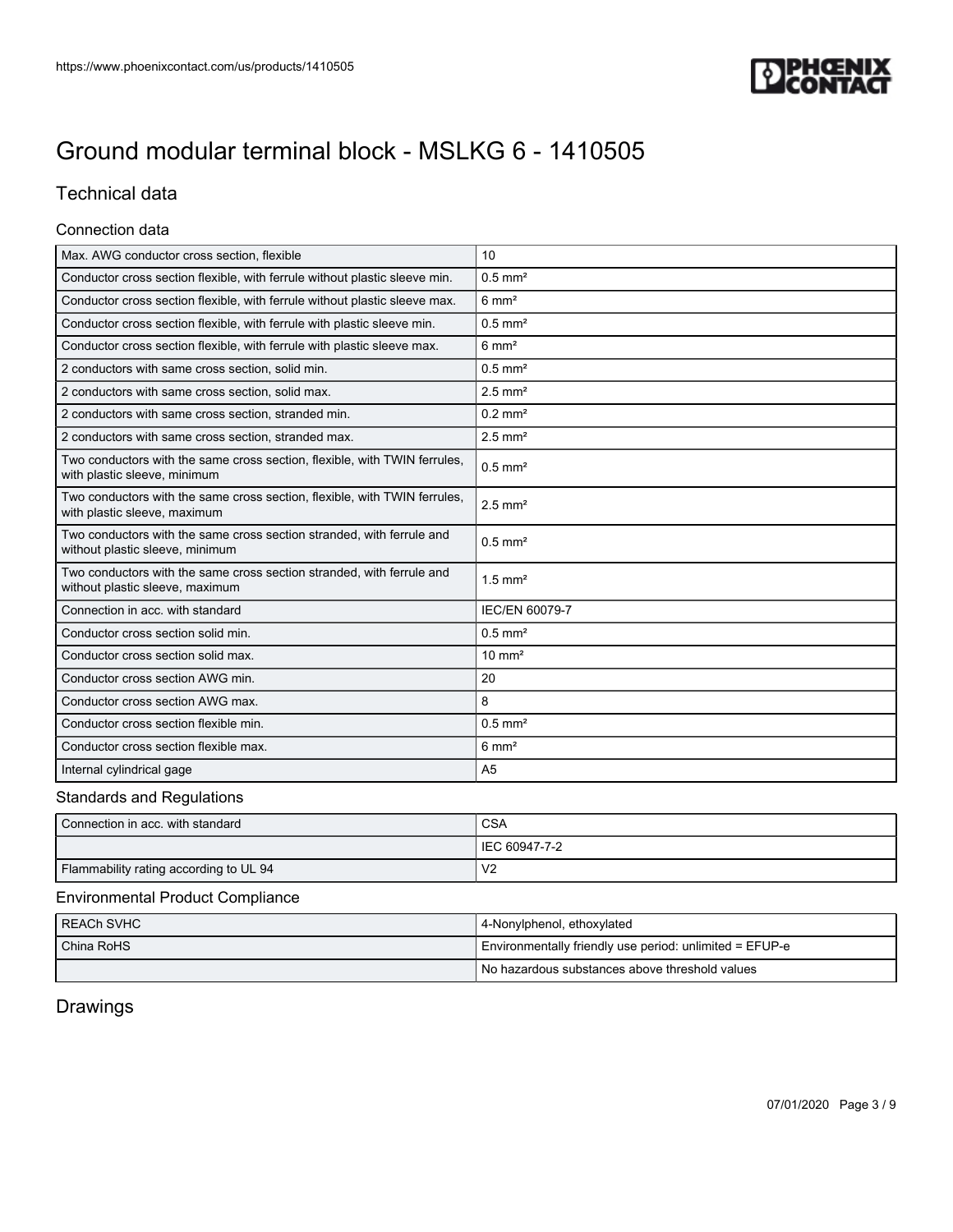



## **Classifications**

### eCl@ss

| eCl@ss 10.0.1 | 27141141 |
|---------------|----------|
| eCl@ss 4.0    | 27141100 |
| eCl@ss 4.1    | 27141100 |
| eCl@ss 5.0    | 27141100 |
| eCl@ss 5.1    | 27141100 |
| eCl@ss 6.0    | 27141100 |
| eCl@ss 7.0    | 27141141 |
| eCl@ss 8.0    | 27141141 |
| eCl@ss 9.0    | 27141141 |

### ETIM

| <b>ETIM 2.0</b> | EC000901 |
|-----------------|----------|
| ETIM 3.0        | EC000901 |
| <b>ETIM 4.0</b> | EC000901 |
| <b>ETIM 5.0</b> | EC000901 |
| ETIM 6.0        | EC000901 |
| <b>ETIM 7.0</b> | EC000901 |

## UNSPSC

| UNSPSC 6.01         | 30211811 |
|---------------------|----------|
| UNSPSC 7.0901       | 39121410 |
| UNSPSC 11           | 39121410 |
| <b>UNSPSC 12.01</b> | 39121410 |
| UNSPSC 13.2         | 39121410 |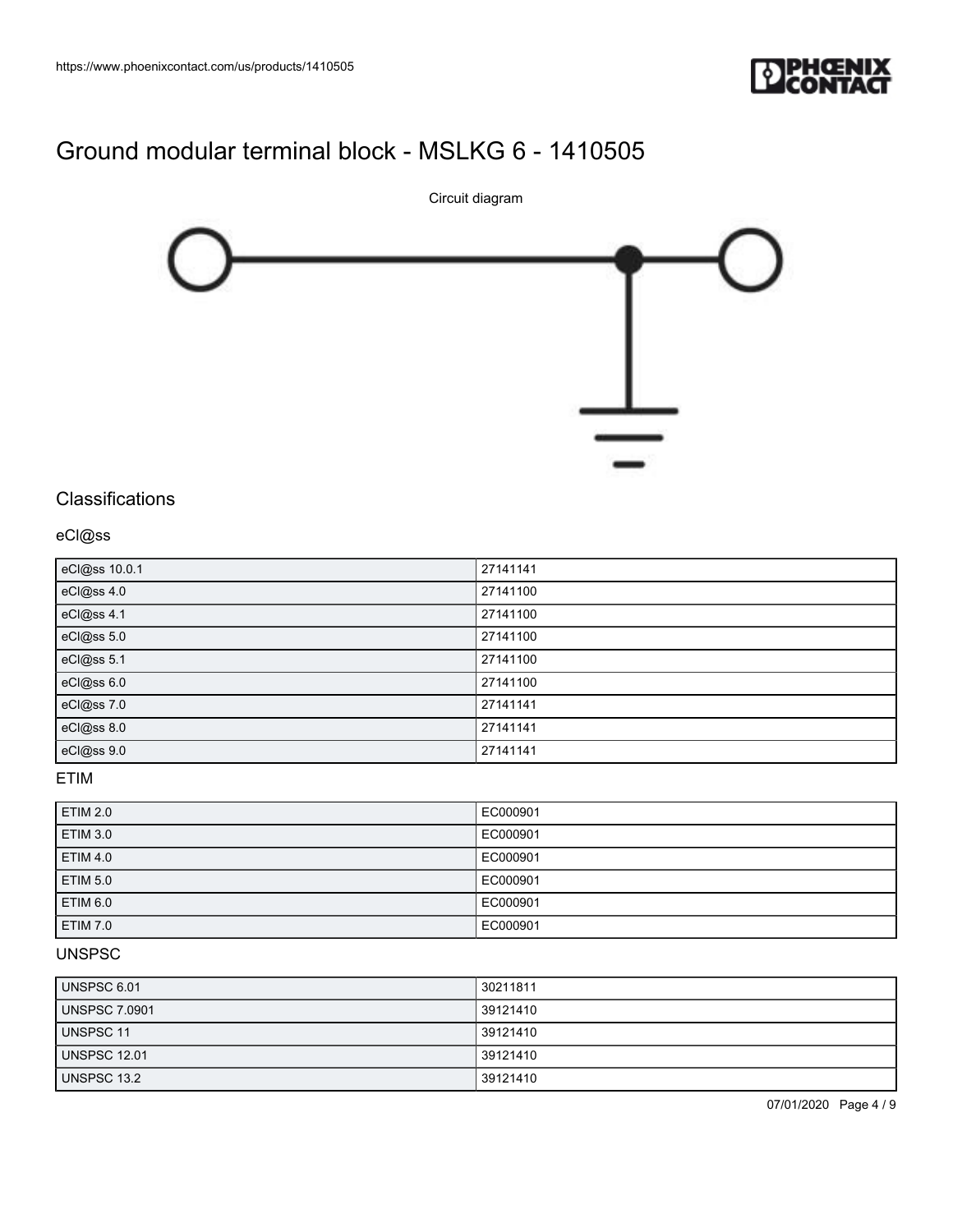

## **Classifications**

### UNSPSC

| UNSPSC 18.0        | 39121410 |
|--------------------|----------|
| UNSPSC 19.0        | 39121410 |
| UNSPSC 20.0        | 39121410 |
| <b>UNSPSC 21.0</b> | 39121410 |

## Approvals

### Approvals

#### Approvals

CSA / UL Recognized / cUL Recognized / EAC / EAC / cULus Recognized

### Ex Approvals

Г

 $\mathsf{l}$ 

IECEx / ATEX / EAC Ex

### Approval details

| <b>CSA</b>                 | Ø. | http://www.csagroup.org/services-industries/product-listing/ |          | 13631 |
|----------------------------|----|--------------------------------------------------------------|----------|-------|
|                            |    |                                                              |          |       |
| mm <sup>2</sup> /AWG/kcmil |    |                                                              | $26 - 8$ |       |

| UL Recognized<br>A7        | http://database.ul.com/cgi-bin/XYV/template/LISEXT/1FRAME/index.htm | FILE E 60425 |
|----------------------------|---------------------------------------------------------------------|--------------|
|                            | B                                                                   | ∣∪           |
| mm <sup>2</sup> /AWG/kcmil | $26 - 8$                                                            | $126-8$      |

| cUL Recognized<br>$\mathbf{A}$ | http://database.ul.com/cgi-bin/XYV/template/LISEXT/1FRAME/index.htm | FILE E 60425 |
|--------------------------------|---------------------------------------------------------------------|--------------|
|                                | B                                                                   | ◡            |
| Im <sup>2</sup> /AWG/kcmil     | $26 - 8$                                                            | $26-8$       |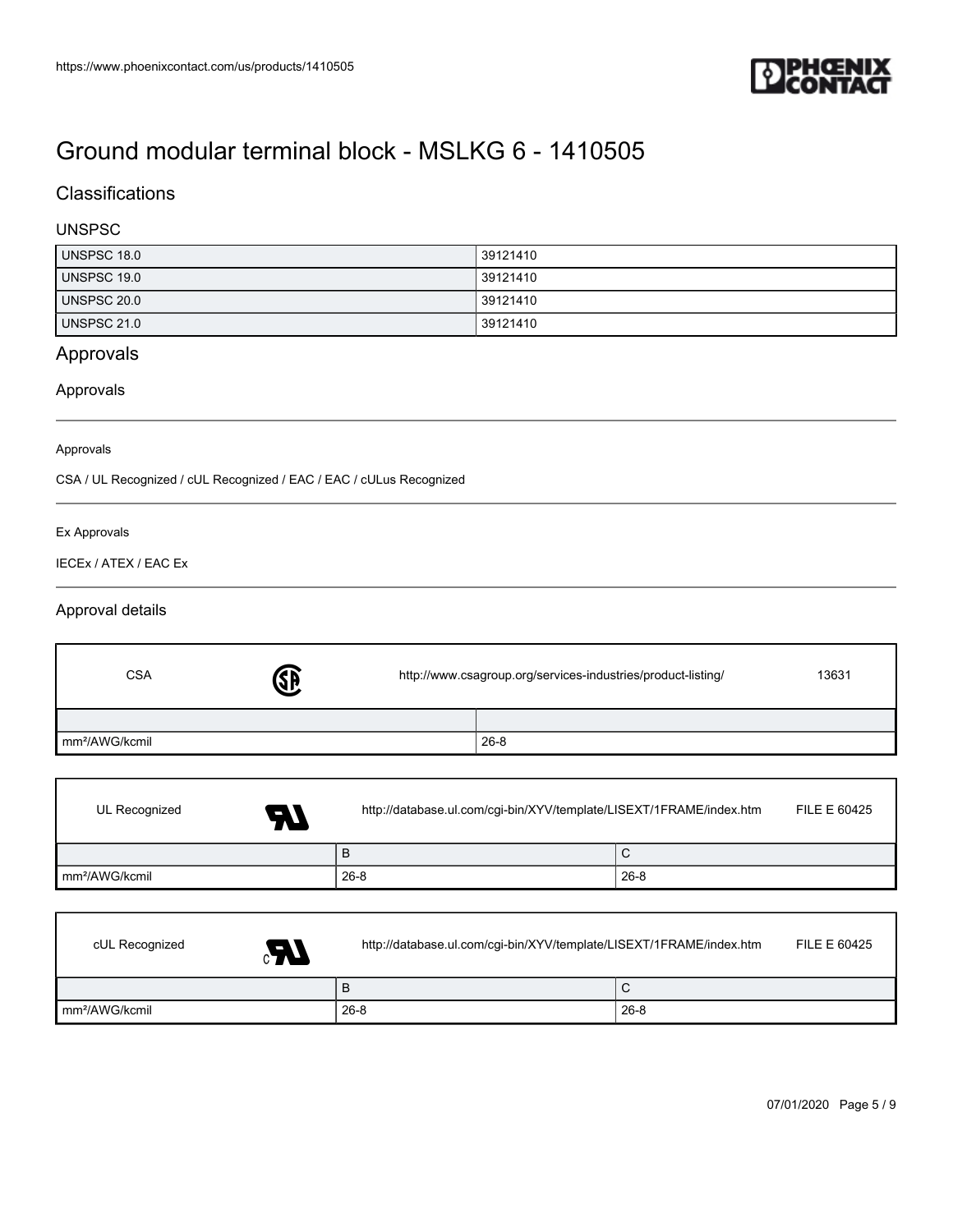

### Approvals





DIN rail, unperforated, Standard profile, width: 15 mm, height: 5 mm, acc. to EN 60715, material: Steel, galvanized, passivated with a thick layer, length: 2000 mm, color: silver

[DIN rail perforated - NS 15 PERF 2000MM - 1401682](https://www.phoenixcontact.com/us/products/1401682)



DIN rail perforated, Standard profile, width: 15 mm, height: 5.5 mm, acc. to EN 60715, material: Steel, galvanized, passivated with a thick layer, length: 2000 mm, color: silver

[DIN rail perforated - NS 15 AL PERF 2000MM - 1401763](https://www.phoenixcontact.com/us/products/1401763)



DIN rail perforated, Standard profile, width: 15 mm, height: 5.5 mm, acc. to EN 60715, material: Aluminum, uncoated, length: 2000 mm, color: silver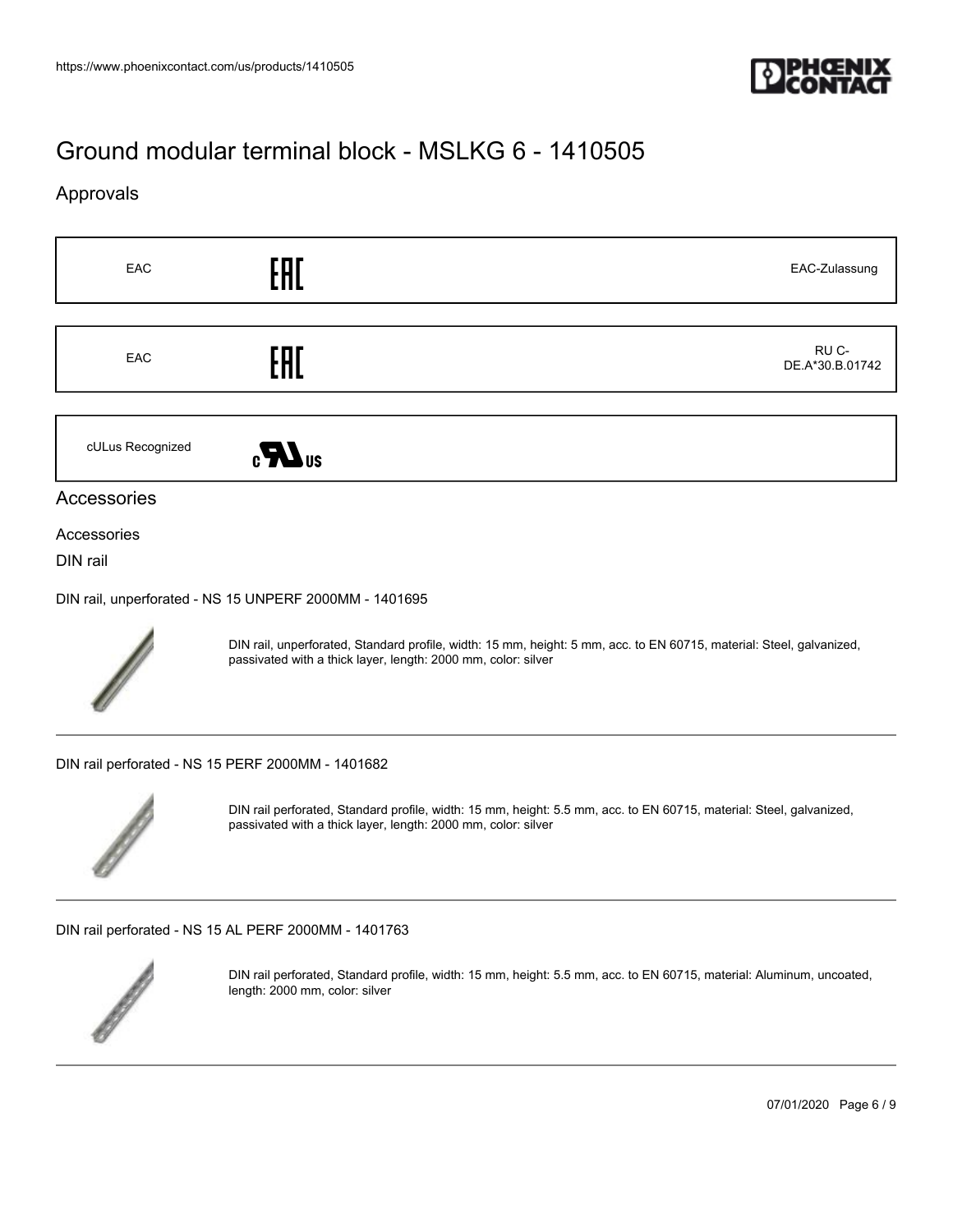

### Accessories

[DIN rail perforated - NS 15 WH PERF 2000MM - 1204096](https://www.phoenixcontact.com/us/products/1204096)



DIN rail perforated, Standard profile, width: 15 mm, height: 5.5 mm, acc. to EN 60715, material: Steel, Galvanized, white passivated, length: 2000 mm, color: silver

End block

[End clamp - CLIPFIX 15 - 3022263](https://www.phoenixcontact.com/us/products/3022263)



Snap-on end bracket, to be snapped onto NS 15 DIN rail

Labeled terminal marker

[Zack marker strip - ZB 8 CUS - 0825011](https://www.phoenixcontact.com/us/products/0825011)



Zack marker strip, can be ordered: Strip, white, labeled according to customer specifications, mounting type: snap into tall marker groove, for terminal block width: 8.2 mm, lettering field size: 10.5 x 8.15 mm, Number of individual labels: 10

[Marker for terminal blocks - UC-TM 8 CUS - 0824597](https://www.phoenixcontact.com/us/products/0824597)



Marker for terminal blocks, can be ordered: by sheet, white, labeled according to customer specifications, mounting type: snap into tall marker groove, for terminal block width: 8.2 mm, lettering field size: 7.6 x 10.5 mm, Number of individual labels: 56

[Marker for terminal blocks - UCT-TM 8 CUS - 0829616](https://www.phoenixcontact.com/us/products/0829616)



Marker for terminal blocks, can be ordered: by sheet, white, labeled according to customer specifications, mounting type: snap into tall marker groove, for terminal block width: 8.2 mm, lettering field size: 7.6 x 10.5 mm, Number of individual labels: 42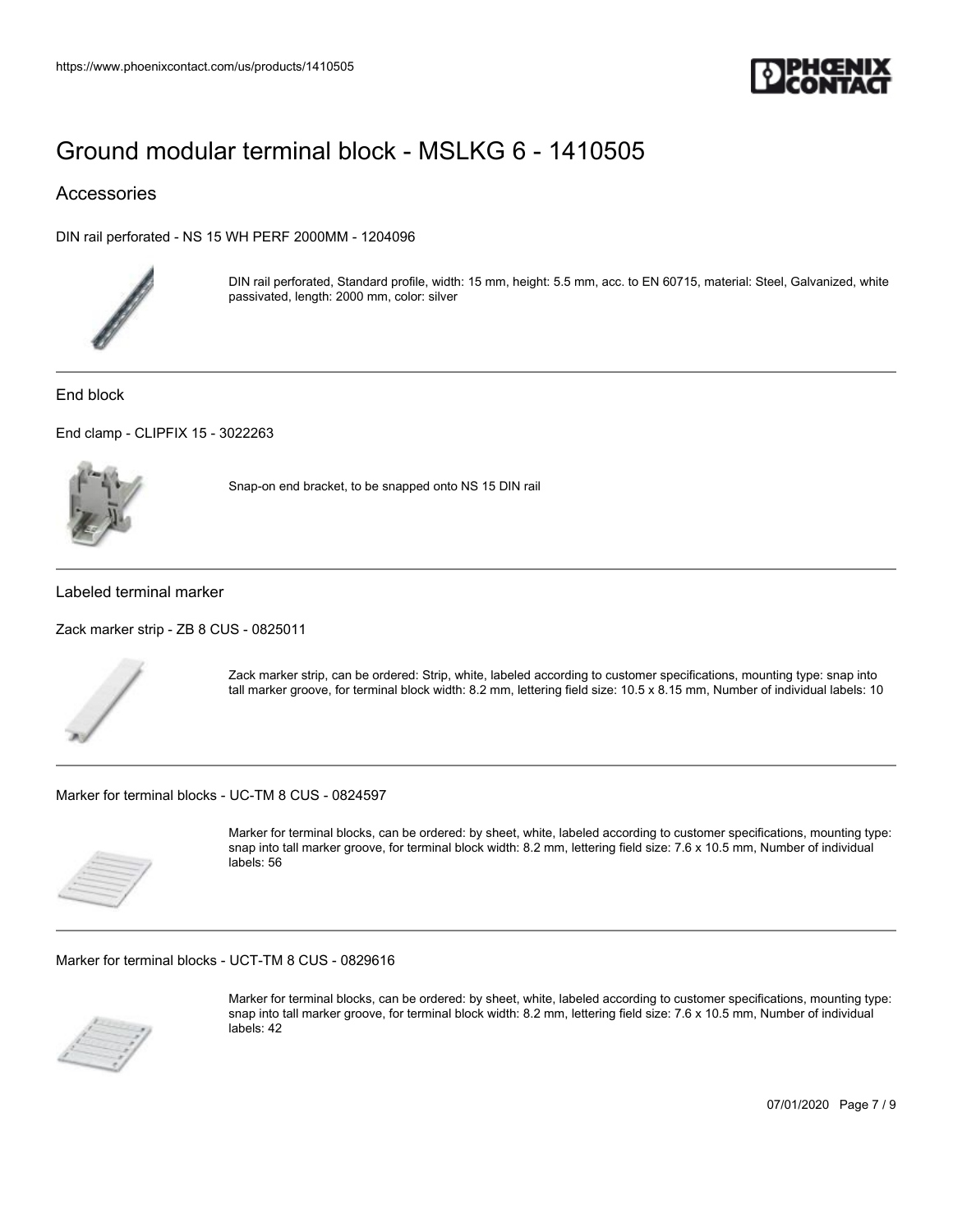

### **Accessories**

#### [Zack marker strip - ZB 8,LGS:FORTL.ZAHLEN - 1052015](https://www.phoenixcontact.com/us/products/1052015)



Zack marker strip, Strip, white, labeled, can be labeled with: CMS-P1-PLOTTER, printed horizontally: consecutive numbers 1 ... 10, 11 ... 20, etc. up to 91 ... 100, mounting type: snap into tall marker groove, for terminal block width: 8.2 mm, lettering field size: 10.5 x 8.15 mm, Number of individual labels: 10

#### [Zack marker strip - ZB 8,QR:FORTL.ZAHLEN - 1052028](https://www.phoenixcontact.com/us/products/1052028)



Zack marker strip, Strip, white, labeled, can be labeled with: CMS-P1-PLOTTER, Printed vertically: consecutive numbers 1 ... 10, 11 ... 20, etc. up to 91 ... 100, mounting type: snap into tall marker groove, for terminal block width: 8.2 mm, lettering field size: 10.5 x 8.15 mm, Number of individual labels: 10

#### [Marker for terminal blocks - ZB 8,LGS:L1-N,PE - 1052413](https://www.phoenixcontact.com/us/products/1052413)



Marker for terminal blocks, Strip, white, labeled, can be labeled with: CMS-P1-PLOTTER, horizontal: L1, L2, L3, N, PE, L1, L2, L3, N, PE, mounting type: snap into tall marker groove, for terminal block width: 8.2 mm, lettering field size: 10.5 x 8.15 mm, Number of individual labels: 10

Partition plate

[Partition plate - ATP-MBK - 1413227](https://www.phoenixcontact.com/us/products/1413227)



Partition plate, length: 42.5 mm, width: 2.5 mm, height: 30.5 mm, color: gray

Screwdriver tools